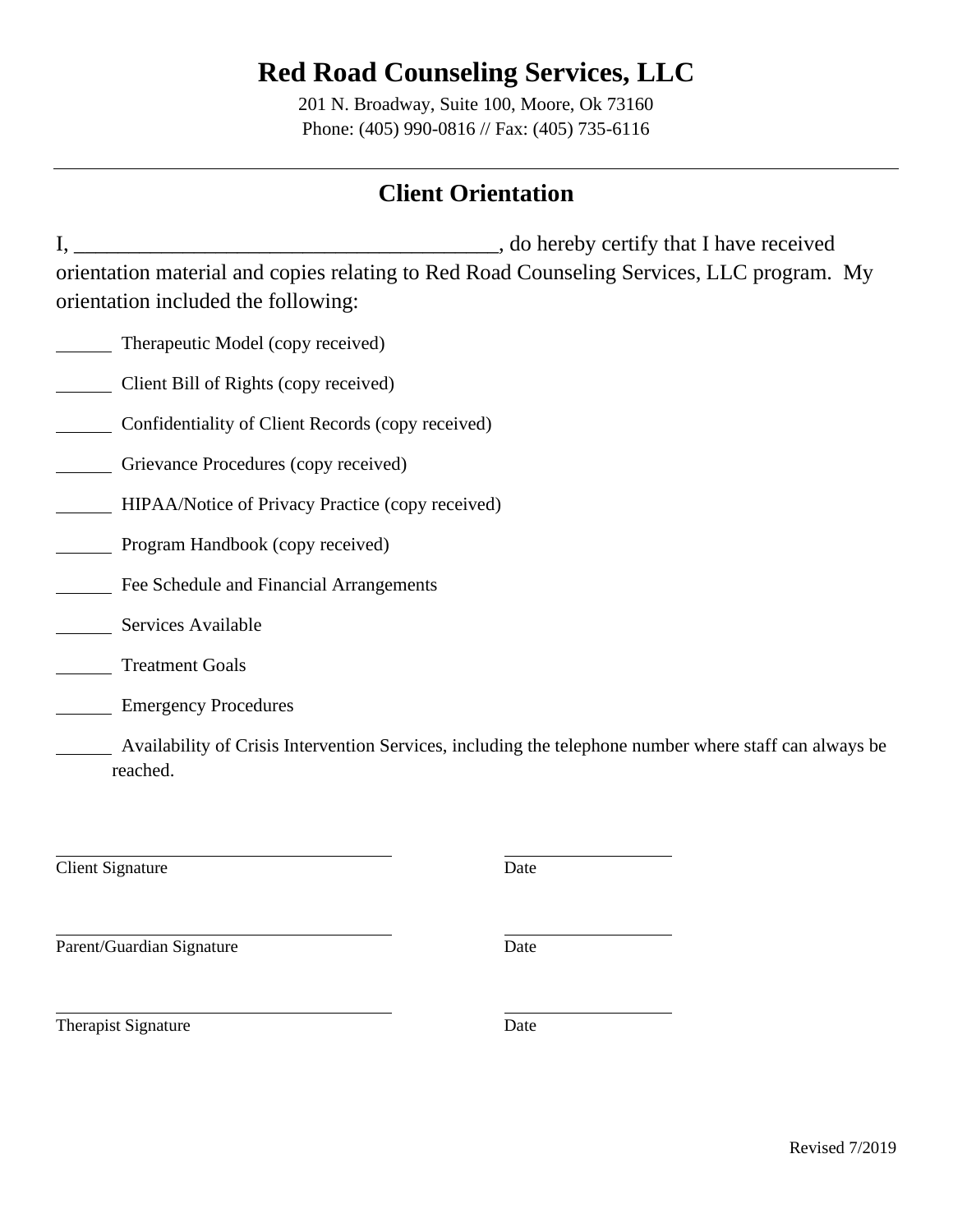201 N. Broadway, Suite 100, Moore, Ok 73160 Phone: (405) 990-0816 // Fax: (405) 735-6116

### **Program Handbook**

#### **Confidentiality:**

Confidentiality remains an utmost concern and the privacy of the person served will be respected at all times. HIPAA regulations are implemented and will also be followed. Seclusion and Restraint: It is the policy of Red Road Counseling Services, LLC to not engage in the practice of seclusion or restraint of any person served. Expectations of Clients: It is the responsibility of the client to ensure that the client maintains scheduled appointments. In the event that a client will be unable to attend an appointment, it is requested that the client advise the clinician 24 hours in advance of the appointment.

#### **Agency Contact for Client Input:**

The client is encouraged at all times to contact the agency should problems arise with the services being provided. If the person served has a problem with the clinician assigned, they are advised to contact the Clinical Director and/or designee. Should the Clinical Director and/or designee not be available, the person may call the Corporate Responsibility Officer. The person served is also encouraged to participate actively in the development of the treatment plan.

#### **Client Assessment:**

Each person served will receive an assessment to determine the need of treatment and to dictate the cause of service delivery.

#### **Treatment Plan Development:**

A treatment plan will be developed for each client who will be used to guide service delivery. The client and/or guardian will participate actively in the development of the plan and will receive a copy of the Treatment plan goals. Treatment plan process will be reviewed every 90 days and, at times, dictated by the treatment team.

#### **Discharge Planning:**

Throughout the treatment process, our goal is to work toward transitioning the client back into the community.

#### **Agency Mission:**

Red Road Counseling Services, LLC is a private, outpatient based mental health provider dedicated to assisting Oklahoma families improve their quality of life. We are dedicated to providing quality affordable and accessible mental health treatment. Treatment consists of a full continuum of services from education, through prevention, treatment and aftercare.

#### **Agency Goals:**

Our primary goal is to ensure that the needs of the persons served are met. We will work diligently and cooperatively with other agencies both private and public to ensure that continuity of services remain based on the needs of the persons served.

#### **Agency Values:**

Red Road Counseling Services, LLC promotes the basic human rights, dignity, health and safety of the person served. We believe that the person served is entitled to quality services and the consumers should have the highest degree of independence and self-sufficiency possible. Based on information received from consumers and referral sources, Red Road Counseling Services, LLC uses a team approach and provides coordinated, individualized, goal-oriented services.

#### **Accreditation:**

Red Road Counseling Services, LLC has received its 3-year accreditation through 2021.

#### **Services Provided:**

Red Road Counseling Services, LLC provides Mental Health Counseling, Individual, Group and Family Counseling for children, adolescents and adults. Services may include case management, play therapy or an array of other services deemed appropriate to meet the needs of the person served. Case Management Services-Linkage, Referral and Advocacy to aid the person served in obtaining necessary resources to maintain within the community.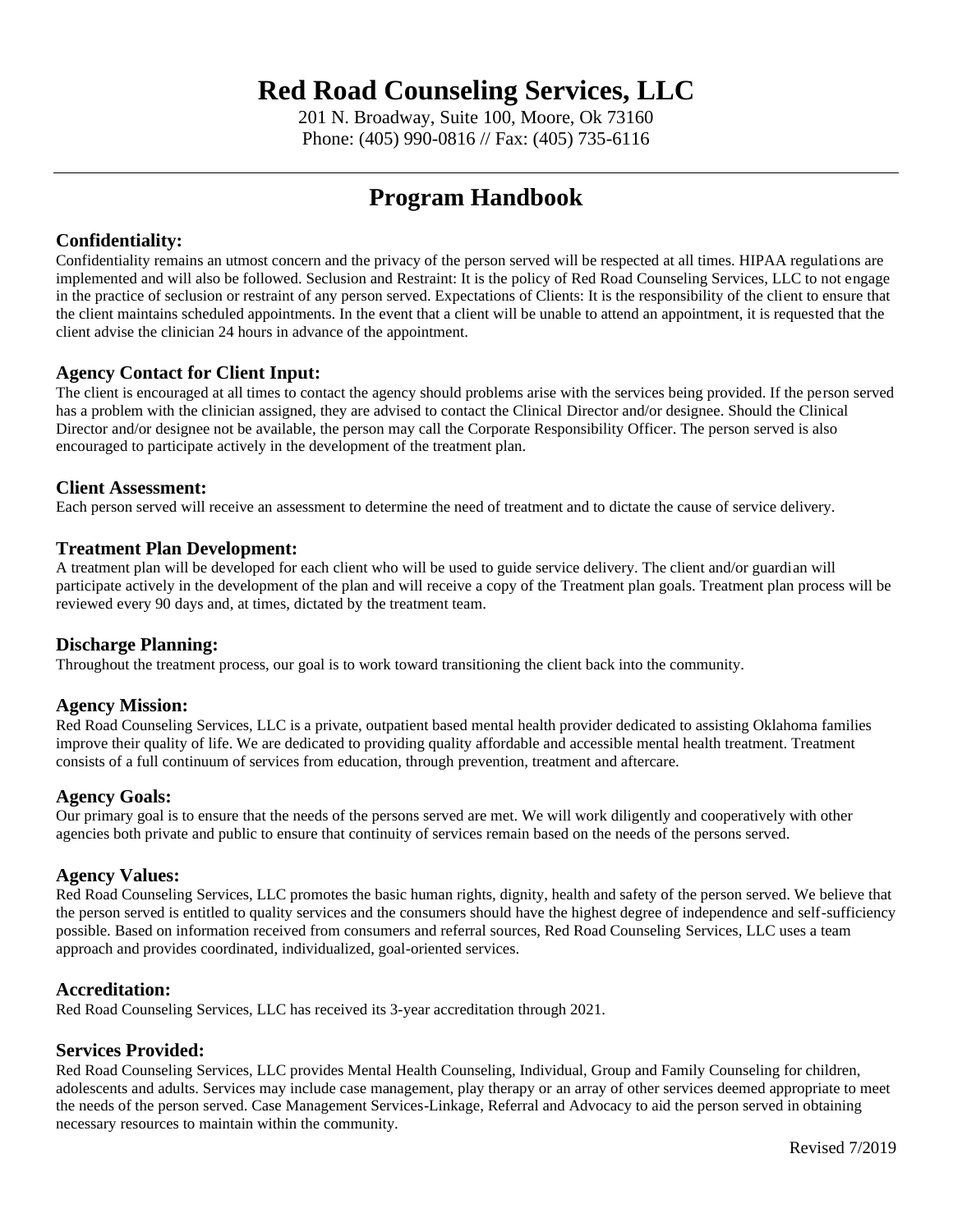#### **Treatment Planning:**

Red Road Counseling Services, LLC uses a team approach for the provision of services. The persons served will be involved in the development of the treatment plan. The persons served are encouraged to participate actively in the development of the plan. Treatment Team meetings are held monthly to staff cases and ensures that services are provided and are beneficial to the client.

#### **Weapons/Smoking/Illicit/Licit Drug Policies:**

It is the policy of Red Road Counseling Services, LLC that no weapons or drugs of any kind be brought into session. It is also our policy that smoking is not allowed during sessions. Please be advised that if weapons or drugs are brought into a session, 911 will be called immediately. The client will also be restricted from services. The client may need to serve a probationary period before full reinstatement.

#### **Eligibility for Services:**

Services are designed for individuals that have been referred to therapeutic services; court ordered for treatment of have expressed a desire to work on issues that are pertinent to their functioning. There may be reasons why a client is not eligible for services at Red Road Counseling Services, LLC. These will include suicidal or homicidal ideations and a lack of desire to participate in therapeutic services. If a higher level of care is indicated, the person served will be immediately referred for those services. If the person served loses the right to receive services, they may petition to the Vice President for reinstatement and a meeting will be held with the person served and the referral source. The person served will need to serve a probationary period before reinstatement.

#### **Advance Directives:**

Advance Directives regarding mental health services are not applicable in the state of Oklahoma.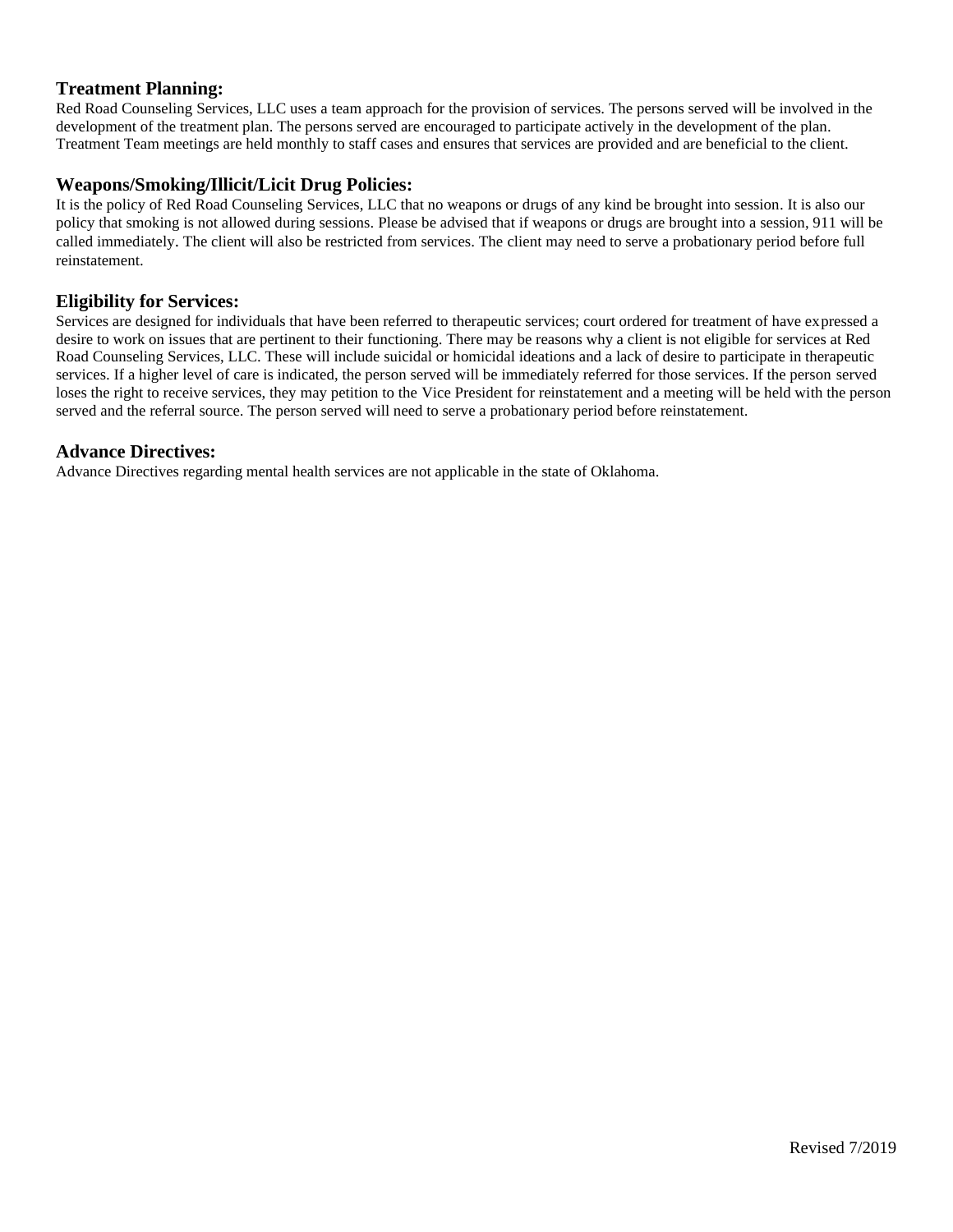### *HIPAA/***Notice of Privacy Practices**

#### **THIS NOTICE DESCRIBES HOW MEDICAL AND MENTAL HEALTH INFORMATION ABOUT YOU MAY BE USED AND DISCLOSED AND HOW YOU CAN GET ACCESS TO THIS INFORMATION. PLEASE REVIEW IT CAREFULLY.**

We are required by applicable federal and state law to maintain the privacy of your health information. We are also required to give you this Notice about our privacy practices, or legal duties, and your rights concerning your health information. We are required to abide by the terms of this Notice of Privacy Practices. We may change the terms of our notice at any time. The new notice will be effective for all protected health information that we maintain at that time. In the event that the notice is changed, a new notice will be sent to you by mail or at the time of your next appointment. You may request a copy of your Notice at any time. This notice takes effect July 1, 2007, and will remain in effect until further notice.

### **Client Rights**

Access: You have the right to inspect and copy your protected health information. You may request that we provide copies in a format other that photocopies. We will use the format you request unless we cannot practicably do so. You must submit your request in writing to obtain access to your health information. You may obtain a form to request access by using the contact information at the end of this notice. We will charge you a reasonable cost-based fee for expenses such as copies and staff time. If you request copies, we will charge you.  $\varphi$ .25 for the first 10 pages and  $\varphi$ .15 per page for each additional page, \$10.00 for staff time to locate and copy your health information, and postage if you want the copies mailed to you. If you request an alternative format, we will charge a cost-based fee for providing your health information in that format. Under federal law, however, you may not inspect or copy the following records, psychotherapy notes; information complied in reasonable anticipation of, or use in a civil, criminal, or administrative action or proceeding, and protected health information that is subject to law that prohibits access to protected health information.

#### **Restriction:**

You have the right to request a restriction of your protected health information. You may also request that any part of your protected health information not be disclosed to family members or friends who may be involved in your care or for notification purpose as described in this Notice of Privacy Practices. Your request must be in writing and state the specific restriction requested and to whom you want the restriction to apply. If we agree to the additional restriction we will abide by our agreement (except in an emergency). We are required to agree to a restriction that you may request. If we believe it is in your best interest to permit use and disclosure of your protected health information, your protected information will be restricted.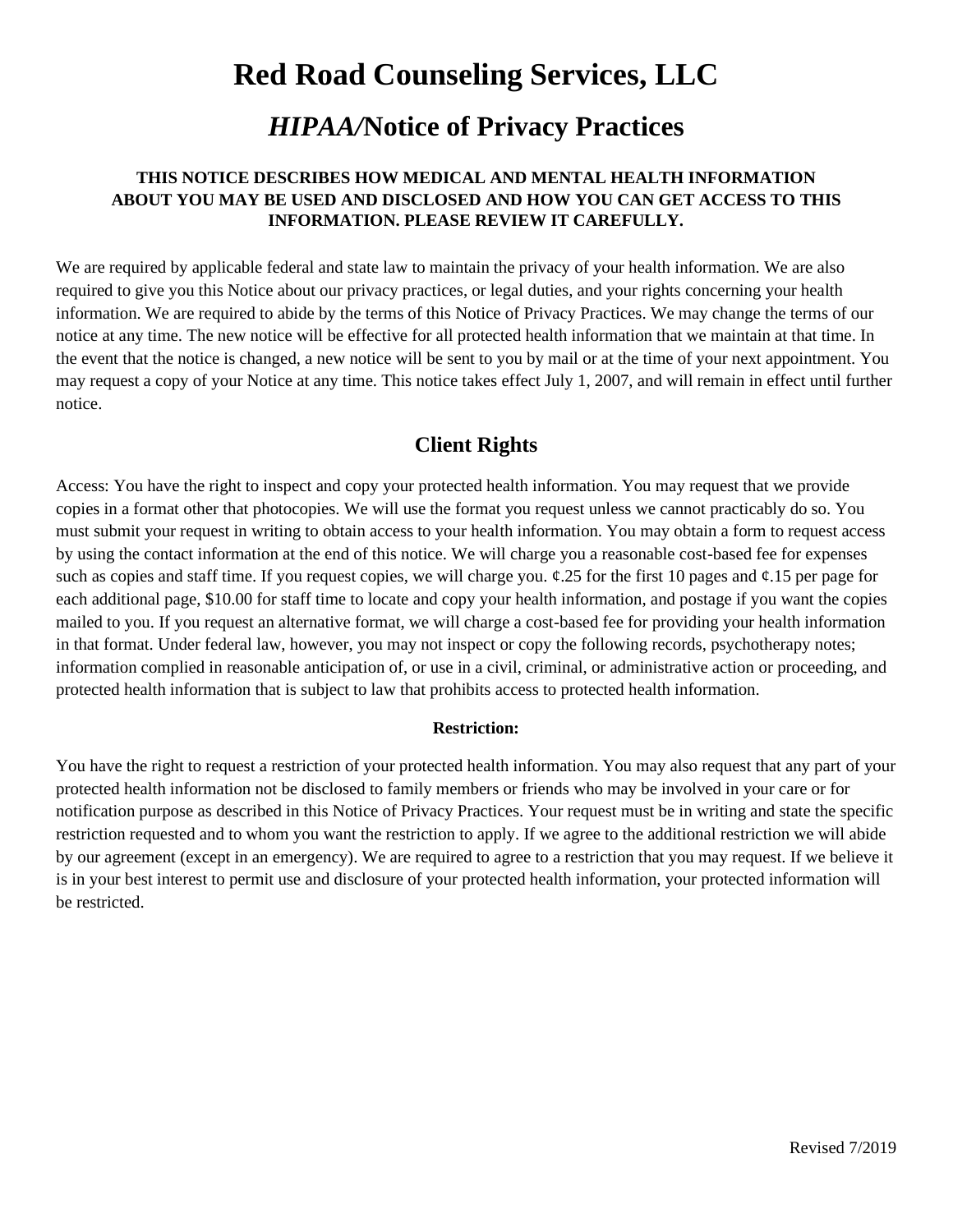#### **Alternative Communication:**

You have the right to receive confidential communications from us by alternative means or at an alternative location. You must make your request in writing. We may also condition this accommodation by asking you for information as to how payment will be handled or specification or an alternative address or other method of contact.

#### **Amendment Request**

You have the right to request that we amend your protected health information. Your request must be in writing and explain why the information should be amended. In certain cases, we may deny your request for an amendment. If we deny you for amendment, you have the right to file a statement of disagreement with us and we may prepare a rebuttal to your statement and will provide you with a copy of any such rebuttal.

#### **Disclosure Accounting:**

You have the right to receive an accounting of certain disclosures we have made, of any of your protected health information. This right applies to disclosures for purpose other than treatment, payment or healthcare operations as described in this Notice of Privacy Practices.

#### **Note:**

You have the right to obtain a paper copy of this notice from us upon request.

#### **Questions and Complaints:**

You may complain to us or to the Secretary of Health and Human Services, if you believe your privacy rights have been violated by us. You may file a complaint with us by notifying our privacy contact of your complaint. We support your right to the privacy of your protected health information. We will not retaliate in any way if you choose to file a complaint with us or with the US Department of Health and Human Services. You may contact our Privacy Officer for further information about the complaint process.

#### **405-990-0816**

*Hours of Operation Monday-Friday 9:00 am-4:00pm*

*After Hours Emergency Contact: 405-990-0816*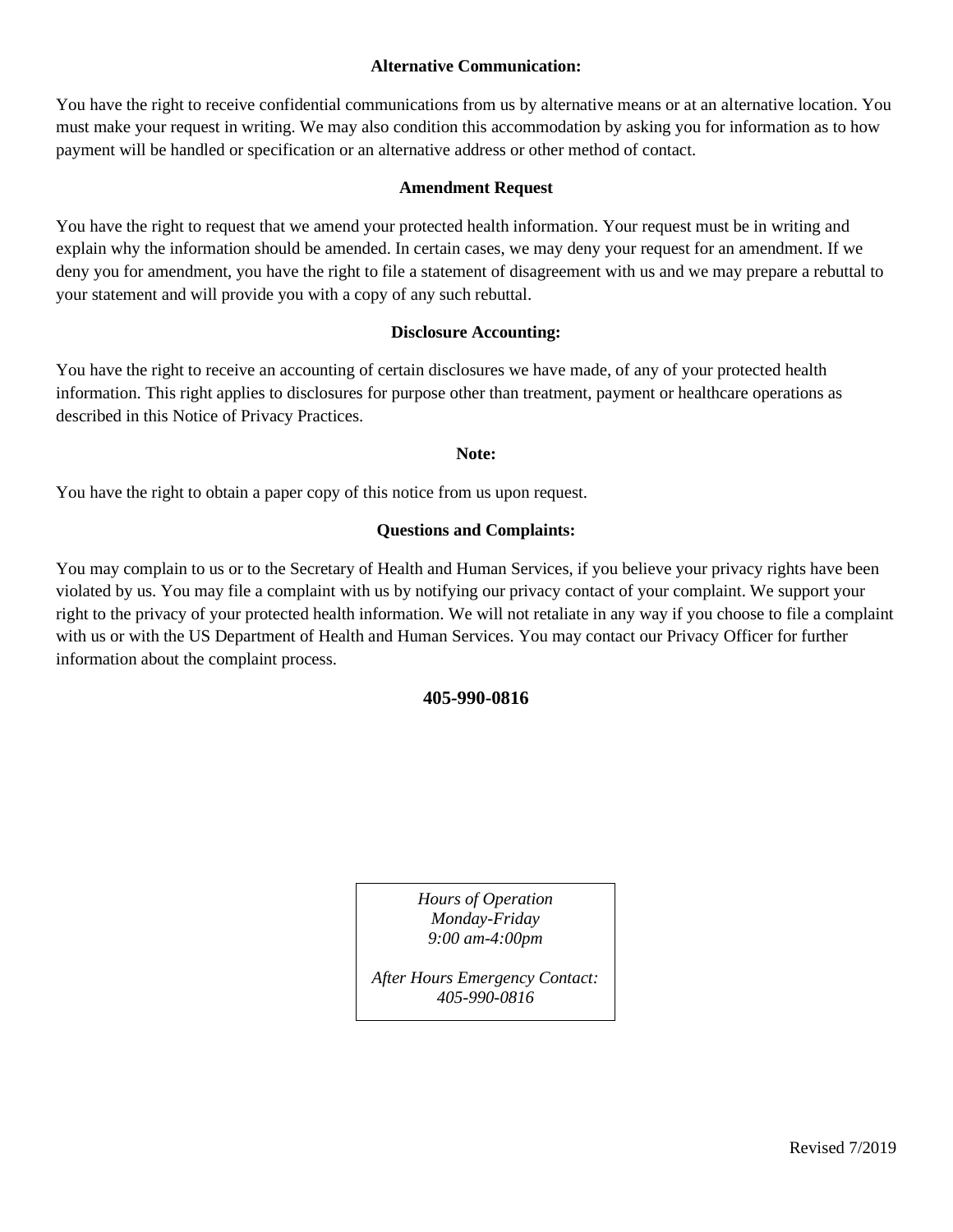201 N. Broadway, Suite 100 Moore, Ok 73160 Phone: (405) 990-0816 // Fax (405) 735-6116

### **Consent for Treatment and Follow-Up**

Client:

Application is hereby made by the undersigned for voluntary admission to the services of Red Road Counseling Services, LLC, as a voluntary client under the provision of OS 43A Section 9-101.

I certify that I am 18 years of age or over. Voluntary admission may be made for any person 18 years of age or over on his or her own signature.

I have read, or had read to me, the following information about my rights: (A) All persons receiving services from this agency shall retain all rights, benefits, and privileges guaranteed by the laws and Constitution and State of Oklahoma and the United States of America, except those specifically lost through due process of law (OS 43A Section l-103)(H); (B) All persons shall have their rights guaranteed by the Clients Bill of Rights, unless an exception is specifically authorized by these standards or an order of a court of competent jurisdiction; (C) I have been given a summary or full copy of my rights as a client and fully understand the content of this document.

I understand that my treatment records may be subject to review by funding sources and accrediting bodies to verify and evaluate services delivered. I am aware of the fee, and my financial arrangements for payment.

I understand that OS 43A, Section 4-201 requires that each client of this agency be charged for care and treatment provided. I may request a copy of the current rate schedule and I understand that payments on all charges are adjustable according to my ability to pay. No individual will be refused needed treatment because of inability to pay (OS 43A Section 4-202).

I understand that I will be periodically contacted during my treatment to give an assessment of my progress or lack thereof to assist Red Road Counseling Services, LLC in providing better services.

I understand that I am free to withdraw at anytime. I have decided to enter treatment at the Red Road Counseling Services, LLC program. I am aware that I may be contacted to participate in follow-up surveys during and after my treatment. The surveys will let Red Road Counseling Services, LLC know how I am getting along during and after my treatment. Survey will be conducted to assure "quality of care" is being and/or has been provided. One survey will be conducted within two months after admission, and two surveys from three months to one year after treatment. My survey forms will be marked with my confidential Client Identification number, only, and the responses will be kept strictly confidential. Red Road Counseling Services, LLC will combine and summarize survey information from all responding clients in order to show how effective the treatment was and what improvements may need to be made. I understand that my current treatment will be continued regardless of whether I agree to participate in the surveys. My participation is strictly voluntary. I am free to withdraw at any time. If I have any questions concerning this survey, I may contact a representative of Red Road Counseling Services, LLC or the Advocate General for the Oklahoma Department of Mental Health and Substance Abuse Services at 405-271-8647.

I consent to participate in this survey by (check one):

mailed questionnaire **the example interview** I decline to participate in this survey.

\_\_\_\_\_\_\_\_\_\_\_\_\_\_\_\_\_\_\_\_\_\_\_\_\_\_\_\_\_\_\_\_\_\_\_\_\_\_ \_\_\_\_\_\_\_\_\_\_\_\_\_\_\_\_\_\_\_\_\_\_\_\_\_\_\_\_\_\_ Client Signature (14 and older) Date \_\_\_\_\_\_\_\_\_\_\_\_\_\_\_\_\_\_\_\_\_\_\_\_\_\_\_\_\_\_\_\_\_\_\_\_\_\_ \_\_\_\_\_\_\_\_\_\_\_\_\_\_\_\_\_\_\_\_\_\_\_\_\_\_\_\_\_\_ Parent/Guardian Signature Date \_\_\_\_\_\_\_\_\_\_\_\_\_\_\_\_\_\_\_\_\_\_\_\_\_\_\_\_\_\_\_\_\_\_\_\_\_\_ \_\_\_\_\_\_\_\_\_\_\_\_\_\_\_\_\_\_\_\_\_\_\_\_\_\_\_\_\_\_ Staff Signature Date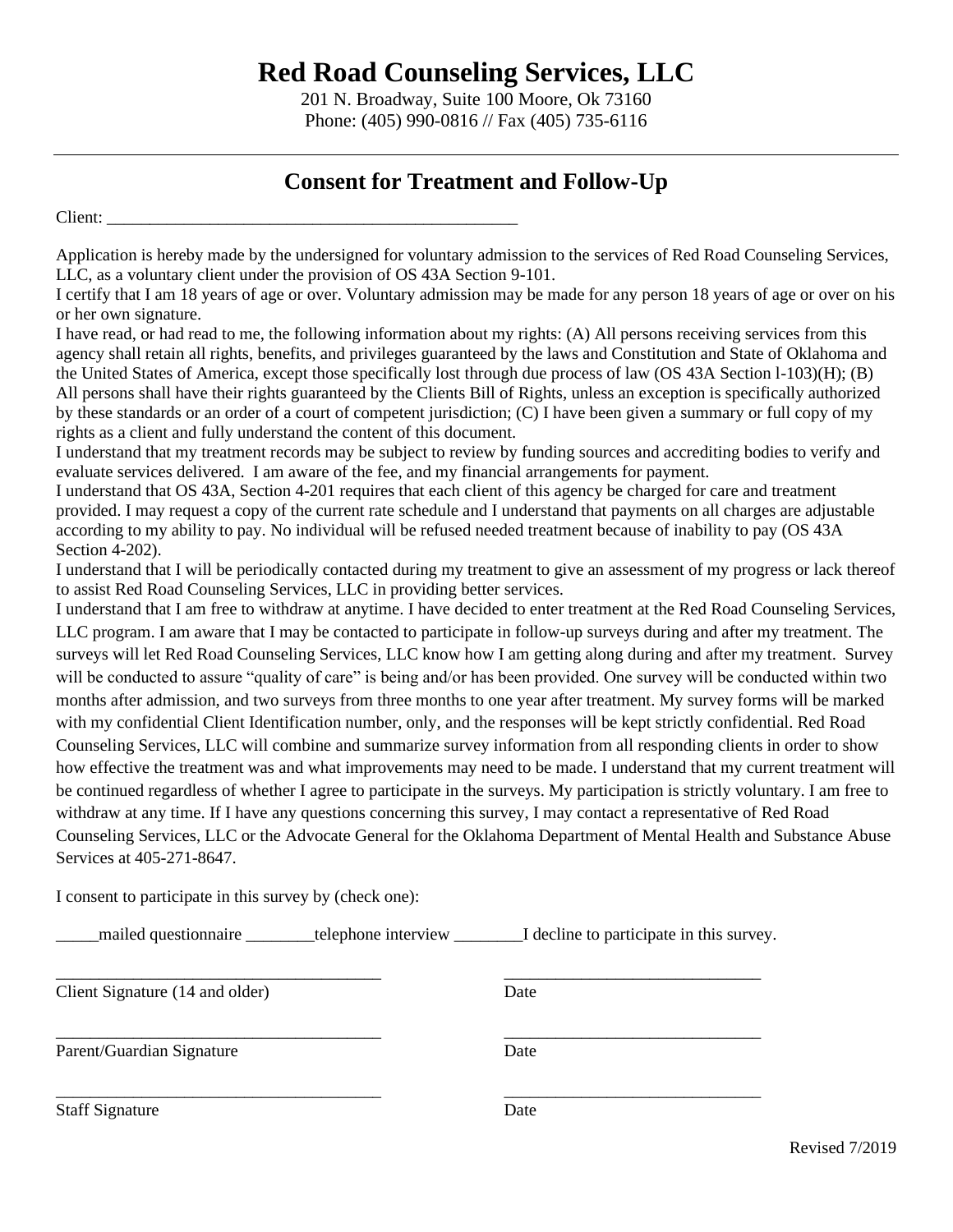201 N. Broadway, Suite 100 Moore, Ok 73160 Phone: (405) 990-0816 // Fax (405) 735-6116

### **Therapeutic Model**

#### Description of Treatment Modality and Services

Red Road Counseling Services, LLC's Therapeutic Philosophy and Treatment Model consist of a Therapist and Behavioral Health Case Manager (BHCM) working together with a client and family. They each have their own role and service they provide.

Each client at Red Road Counseling has a Therapist (also called a "counselor") that helps to identify and process personal, deeply rooted feelings, emotions, issues, and dynamics that are present in their life. The Therapist is there to help the client process and understand the issues that are behind their depression, grief, family and personal relationships, conflicts, abuse, PTSD, panic attacks, etc.

Each client at Red Road Counseling also has a Behavioral Health Case Manager (BHCM, who is not to be considered a "counselor"). A BHCM provides psychosocial rehabilitation services (PSR) and case management services (CM). Each client's Intake Assessment will show the need for each service. PSR services include: education to help the client with surface issues that are related to what the Therapist is working on, by teaching/educating a client on life skills, communication skills, social skills, proper hygiene skills, skills to maintain a household, coping skills, etc. BHCMs do not process feelings and emotions with the client. CM services include: providing assistance to the client in the form of linking, referring, and advocating for needed resources such as educational resources, financial resources, community resources, medical resources, etc.

Therapists have the education, knowledge, experience, and credentials to help a client process these deep-seated emotions and issues. Therefore, the Therapist is the lead clinician on the case and is the one who directs treatment. If a client begins to process their *feelings* and *emotions* to their BHCM, the BHCM will remind and encourage them that they will need to process those issues with their Therapist. Then, the BHCM will proceed in *teaching* the client *coping skills* that can help them function effectively through their situation. Further, the BHCM will link, refer, and advocate for the client in order to assist the client in obtaining needed resources.

Each of these roles is very important and valuable in the therapeutic process. It is important for clients to have a good understanding of each role, as each role is a valuable tool to their continued success.

I, the client and/or guardian, have read and understood Red Road Counseling's Description of Treatment Modality and Services.

\_\_\_\_\_\_\_\_\_\_\_\_\_\_\_\_\_\_\_\_\_\_\_\_\_\_\_\_\_\_\_\_\_\_ \_\_\_\_\_\_\_\_\_\_\_\_\_\_\_\_\_

\_\_\_\_\_\_\_\_\_\_\_\_\_\_\_\_\_\_\_\_\_\_\_\_\_\_\_\_\_\_\_\_\_\_ \_\_\_\_\_\_\_\_\_\_\_\_\_\_\_\_\_

**Client Signature** Date

Parent/Guardian Signature Date

\_\_\_\_\_\_\_\_\_\_\_\_\_\_\_\_\_\_\_\_\_\_\_\_\_\_\_\_\_\_\_\_\_\_ \_\_\_\_\_\_\_\_\_\_\_\_\_\_\_\_\_ Staff Signature Date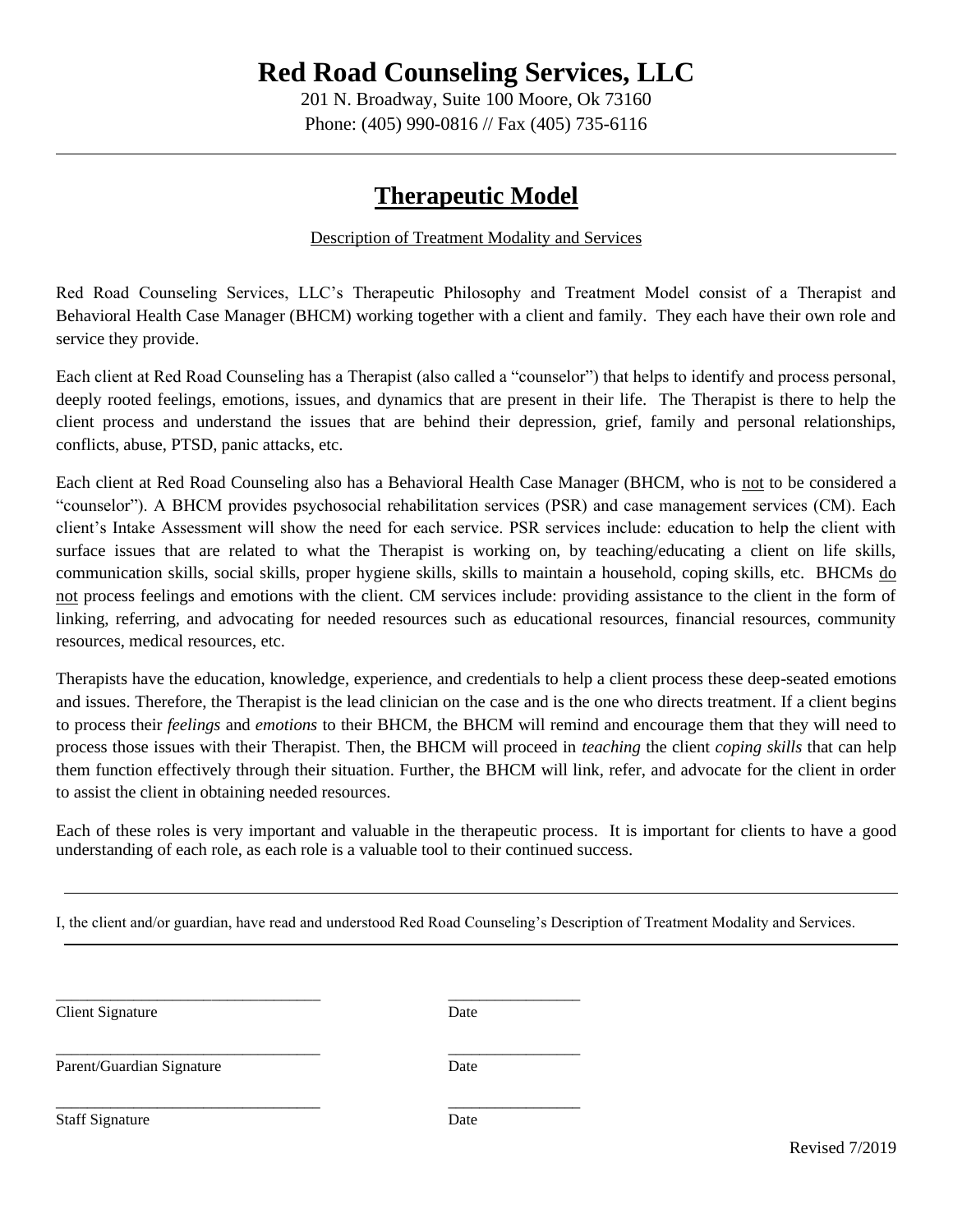201 N. Broadway, Suite 100, Moore, Ok 73160 Phone: (405) 990-0816 // Fax (405) 735-6116

### Client Bill of Rights

Client Name:

All persons receiving services from Red Road Counseling Services, LLC shall retain all rights, benefits, and privileges guaranteed by the laws and Constitution of the State of Oklahoma and the United States of America, except those specifically lost through due process of law. All persons shall have the rights guaranteed in this Bill of Rights unless an exception is specifically authorized by the Oklahoma Department of Mental Health and Substance Abuse Services or an order of a court of competent jurisdiction.

1. Each Client has the right to be treated with respect and dignity. Red Road Counseling Services, LLC will promote basic human dignity and respect for the individual who is receiving services.

2. Every Client shall have a right to a safe, sanitary, and humane treatment environment. In addition, every Client shall have a right to a humane psychological environment that protects him/her from harm, abuse, retaliation, financial or other exploitation, humiliation or neglect, provides reasonable privacy, promotes personal dignity, and provides opportunity for improved functioning.

3. Every person shall receive service or appropriate referral without discrimination as to race, color, age, gender, marital status, pregnancy, religion, national origin, or degree of disability.

4. Deprivation of the Client's civil, political, personal, or property rights shall not occur without due process of the law.

5. The Client's case record may be made available to his/her attorney and/or private physician with the written consent of the Client. The Client may communicate freely with his/her attorney and/or private physician.

6. The Client has the right to refuse services. However, such a refusal may be in violation of a condition of probation, parole, or court order which would subject one to penalties.

7. An individual can expect an explanation concerning the reason he/she was refused certain services.

8. A Client shall not be refused services based on inability to pay.

9. All information will be held in confidence according to policies and procedures of Red Road Counseling Services, LLC The Client is assured of his/her rights against current or future disclosure of unauthorized information, except as state or federal statute requires. 10. Clients are hereby informed that their records may be subject to review by funding sources and accrediting bodies to verify and evaluate services delivered.

11. The Client shall participate in treatment and service planning to the extent of his/her ability. The client's family and/or significant other(s) shall also be allowed to participate in treatment and service planning, provided the client has given prior permission in the form of a signed consent. Careful and complete explanation as to the nature of treatment and potential specific risks shall be explained. When the Client requests specific information about care, rehabilitation, or treatment alternatives, information shall be given.

12. The Client and/or relatives (friends in some instances) have the right to file a grievance in the event that such person feels that he/she has been treated unfairly. A copy of the Client grievance procedure and/or an appropriate Client Grievance Form may be obtained upon request of any staff member.

13. All Clients will be provided with a written fee schedule upon Intake. The fee schedule will also be provided at any time upon request from the client.

14. Upon admission to Red Road Counseling Services, LLC, all Clients will be given a copy of the Client Bill of Rights. In the event the Client cannot understand the language in this Bill of Rights, an oral explanation of this Bill of Rights shall be given in a language the person can understand.

I have read the above or have had such explained to me in a manner that I can understand.

\_\_\_\_\_\_\_\_\_\_\_\_\_\_\_\_\_\_\_\_\_\_\_\_\_\_\_\_\_\_\_\_\_\_ \_\_\_\_\_\_\_\_\_\_\_\_\_\_\_\_\_

Client Signature Date

\_\_\_\_\_\_\_\_\_\_\_\_\_\_\_\_\_\_\_\_\_\_\_\_\_\_\_\_\_\_\_\_\_\_ \_\_\_\_\_\_\_\_\_\_\_\_\_\_\_\_\_

Parent/Guardian Signature Date

\_\_\_\_\_\_\_\_\_\_\_\_\_\_\_\_\_\_\_\_\_\_\_\_\_\_\_\_\_\_\_\_\_\_ \_\_\_\_\_\_\_\_\_\_\_\_\_\_\_\_\_

Staff Signature Date

Revised 7/2019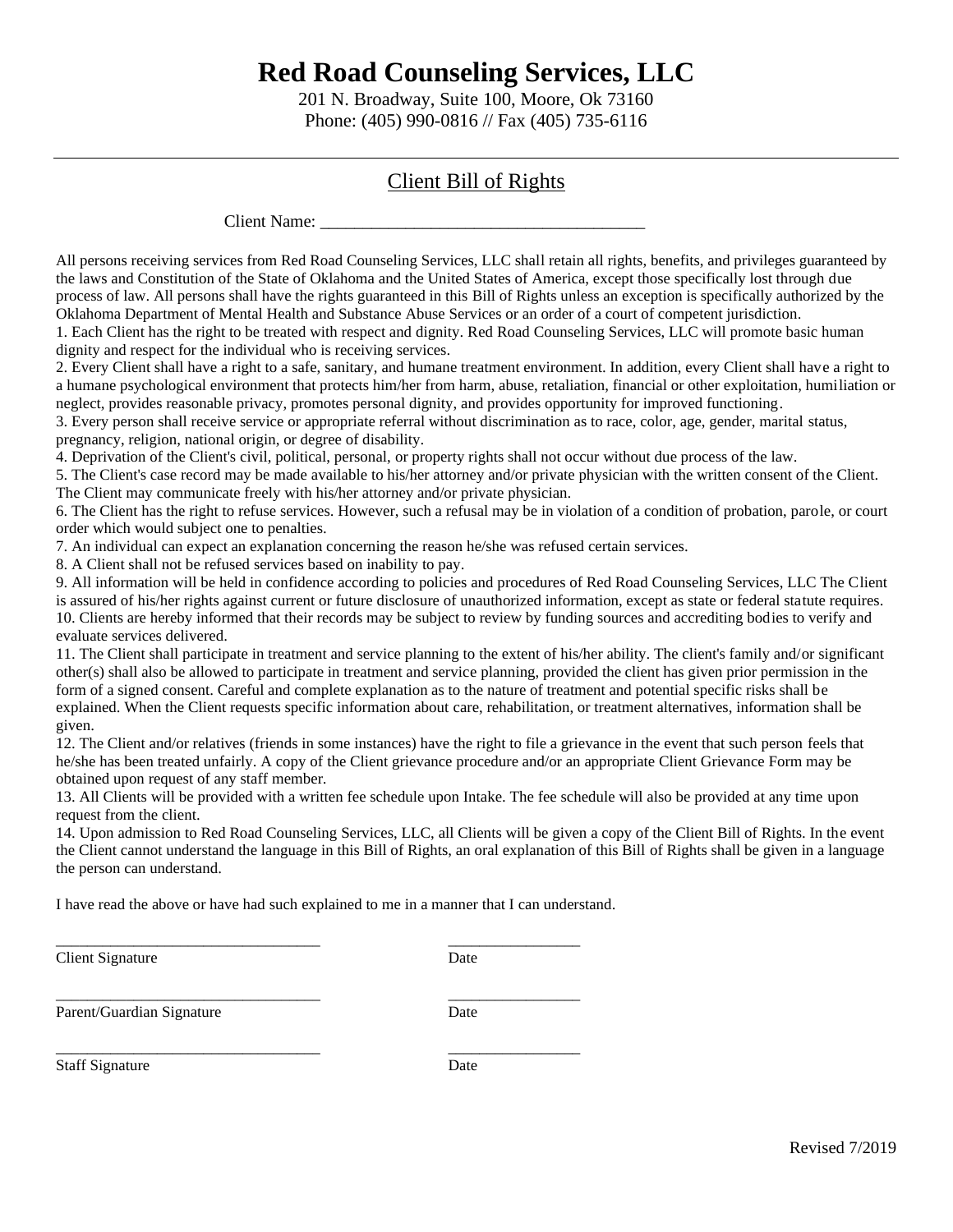201 N. Broadway, Suite 100, Moore, Ok 73160 Phone: (405) 990-0816 // Fax: (405) 735-6116

### Client Grievance Procedure

Although all staff is expected to extend professional and quality service at all times without discrimination, situations, may arise in which a client feels dissatisfied or has a complaint about service or treatment. In handling these situations, the following appeal procedure has been adopted.

**1.** Any client, guardian, care giver, or biological parent should initially present his/her complaint directly to the therapist.

**2.** The client, caregiver, guardian, or biological parent can talk to the Clinical Director and/or designee either with or without the Therapist or Rehab Specialist present. If the Clinical Consultant and/or designee is able to resolve the problem or complaint, the process can stop at this point.

**3.** If the client is not satisfied with the response neither from the Therapist or Rehab Specialist nor from the Clinical Director and/or designee, he/she should ask one of them or an administrative staff member for a grievance form. If the client or guardian needs assistance in filling out the Grievance From, he/she can utilize an office staff member to assist them. This completed form will be presented to the Corporate Responsibility Office, who will then conduct an investigation. (If the client or other pertinent party calls by phone, he/she can speak with the Vice President in order to file the grievance. The office staff member will complete the form, will provide the client a copy by mail, and will give the grievance to the Corporate Responsibility Officer.)

**4.** The Corporate Responsibility Officer will respond to the grievance verbally and in writing to the client, guardian, care giver, or biological parent, if indicated, within ten days. The response will be copied for the Business Director.

**5.** If not satisfied with the Corporate Responsibility's response, an appeal may be made to the President whose decision on the appeal will be final.

**6.** Ten working days will be allowed for each level of appeal. The client will be notified verbally and in writing of the outcome.

If a solution is still not achieved, consumer may contact the following offices:

| <b>Oklahoma Health Care Authority</b> | <b>Offic</b> |
|---------------------------------------|--------------|
| 4345 N Lincoln Blvd.                  | 2401         |
| Oklahoma City, OK 73105               | Oklal        |
| $(405)$ 522-7300                      | (405)        |

\_\_\_\_\_\_\_\_\_\_\_\_\_\_\_\_\_\_\_\_\_\_\_\_\_\_\_\_\_\_\_\_\_\_ \_\_\_\_\_\_\_\_\_\_\_\_\_\_\_\_\_

\_\_\_\_\_\_\_\_\_\_\_\_\_\_\_\_\_\_\_\_\_\_\_\_\_\_\_\_\_\_\_\_\_\_ \_\_\_\_\_\_\_\_\_\_\_\_\_\_\_\_\_

**e** of Client Advocacy **4345 N Lincoln Blvd. 2401 N.W. 23rd St., Suite 28 boma City, OK 73107 (405) 522-7300 (405)-525-2720**

All attempts will be made to resolve differences and/or difficulties (within reason). If the client and client's family are involved with the juvenile court, the client and/or family may choose to address this as an issue in the court proceedings. It is the preference of Red Road Counseling Services, LLC to work out situations directly with the family; however, this is not always possible. When problems are brought up at court, the judge makes the final decision.

**Client Signature** Date

\_\_\_\_\_\_\_\_\_\_\_\_\_\_\_\_\_\_\_\_\_\_\_\_\_\_\_\_\_\_\_\_\_\_ \_\_\_\_\_\_\_\_\_\_\_\_\_\_\_\_\_ Parent/Guardian Signature Date

Staff Signature Date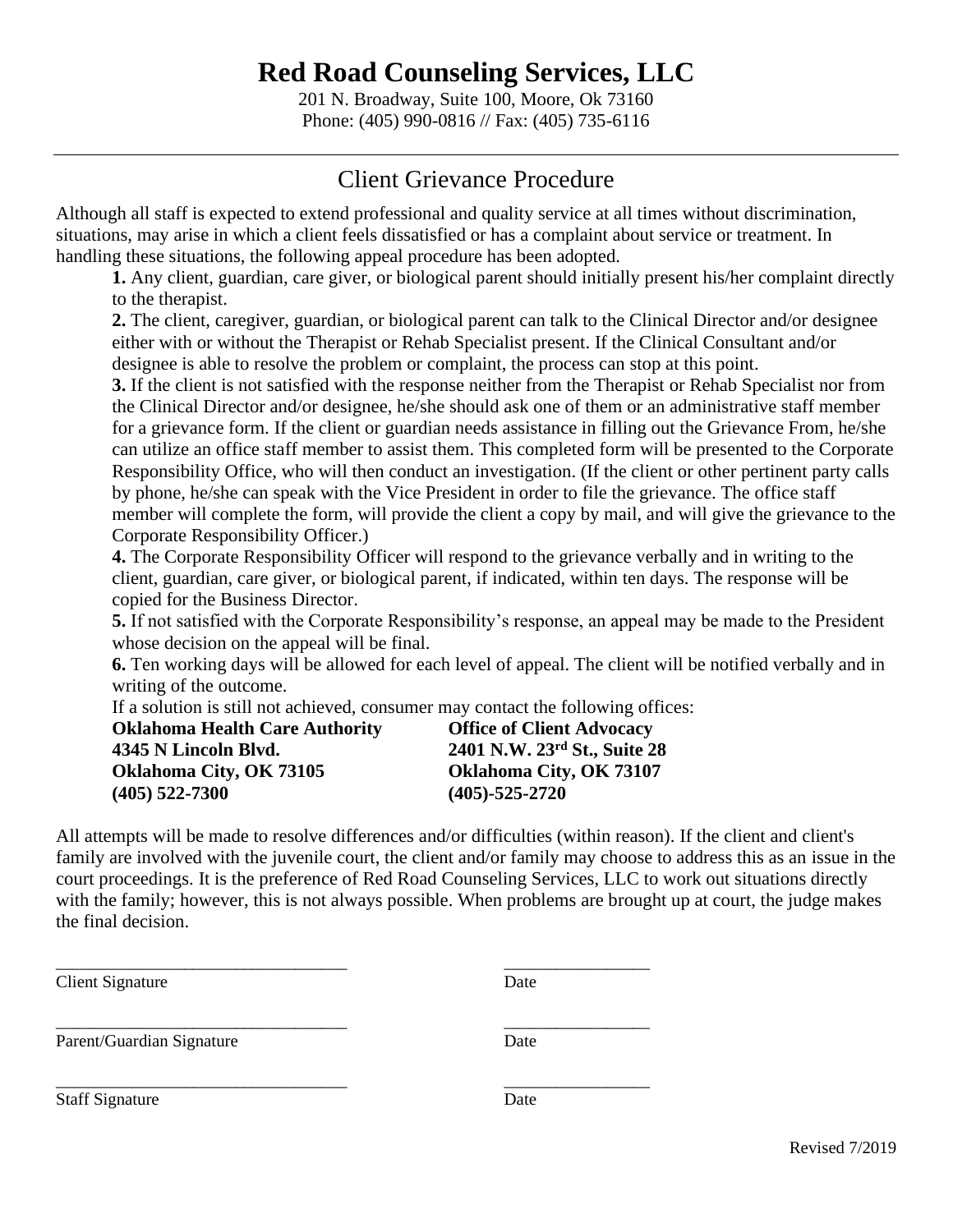201 N. Broadway, Suite 100, Moore, Ok 73160 Phone: (405) 990-0816 // (405) 735-6116

### **Confidentiality of Client Records**

**Client Name: \_\_\_\_\_\_\_\_\_\_\_\_\_\_\_\_\_\_\_\_\_\_\_\_\_\_\_\_\_\_\_\_\_\_\_\_\_\_\_\_\_\_\_**

Client records and clinical information are confidential and are protected under the provisions of 43A O.S.

Paragraph 3-422 and 3-423; and (U.S.) 42 CFR, Part 2. Red Road Counseling Services, LLC has procedures protecting this confidentiality (and are communicated to the client or clients who have not been referred from the Criminal Justice system), which shall include, but not limited to:

1. Medical records and all communications between client and doctor or psychotherapist are privileged and confidential; with such information limited to persons/agencies actively engaged in treatment or related administrative tasks.

2. Privileged/confidential information shall not be released to any person or entity not involved in the client's treatment without the written, informed consent of the client, or his/her guardian, or parent of a minor child, or a private or public child care agency having

legal custody of the minor child.

3. Identifying data may be released without the consent:

1. It is required to fulfill any statutorily required reporting of child abuse (10 O.S., Paragraph 7005Xl. 7) and abuse of elderly incapacitated adults (43A O.S., Paragraph 10-104); or

2. As provided by 10 O.S., Paragraph 7005 (1.1) through (1.3); or

3. On the order of a court or competent jurisdiction; or

4. Restricting personal access of present or former clients to their records in a manner conforming to 43A O.S., Paragraph 1-109(B).

5. With the consent of the client, providing information to responsible family members as provided and limited in 43A O.S., Paragraph 1-109(CX1.5).

6. The review of records by State or Federal accrediting, certifying, or funding agencies may occur

to verify services and/or facility compliance with statutes and/or regulations.

 $\overline{\phantom{a}}$  , and the set of the set of the set of the set of the set of the set of the set of the set of the set of the set of the set of the set of the set of the set of the set of the set of the set of the set of the s

The confidentiality of client records maintained by the program is protected by Federal law and regulations. Generally, the program may not say to a person outside that program that a client attends the program or disclose any information identifying unless:

1. The client consents in writing.

2. The disclosure is allowed by court order.

3. The disclosure is made to medical personnel in a medical emergency or to qualified personnel for research, audit, or program evaluation.

Violation of the Federal law and regulations by a program is a crime. Suspected violations may be reported to appropriate authorities in accordance with Federal regulation.

Federal law and regulations do not protect any information about a crime committed by a program client either at the program or against any person who works for the program or about any threat to commit such a crime.

Federal law and regulations do not protect any information about suspected child abuse or neglect from being reported under State law to appropriate State or Local authorities.

(See 42 u.s.c. 29Oee-3 fur Federal laws and 42 CFR Part 2 fur Federal regulations. Approved by the Office of Management and Budget under Control No. 0930-00(9).

Client Signature Date

Parent/Guardian Signature Date

 $\overline{\phantom{a}}$  , and the contribution of the contribution of the contribution of the contribution of the contribution of the contribution of the contribution of the contribution of the contribution of the contribution of the

 $\frac{1}{2}$  ,  $\frac{1}{2}$  ,  $\frac{1}{2}$  ,  $\frac{1}{2}$  ,  $\frac{1}{2}$  ,  $\frac{1}{2}$  ,  $\frac{1}{2}$  ,  $\frac{1}{2}$  ,  $\frac{1}{2}$  ,  $\frac{1}{2}$  ,  $\frac{1}{2}$  ,  $\frac{1}{2}$  ,  $\frac{1}{2}$  ,  $\frac{1}{2}$  ,  $\frac{1}{2}$  ,  $\frac{1}{2}$  ,  $\frac{1}{2}$  ,  $\frac{1}{2}$  ,  $\frac{1$ 

Staff Signature Date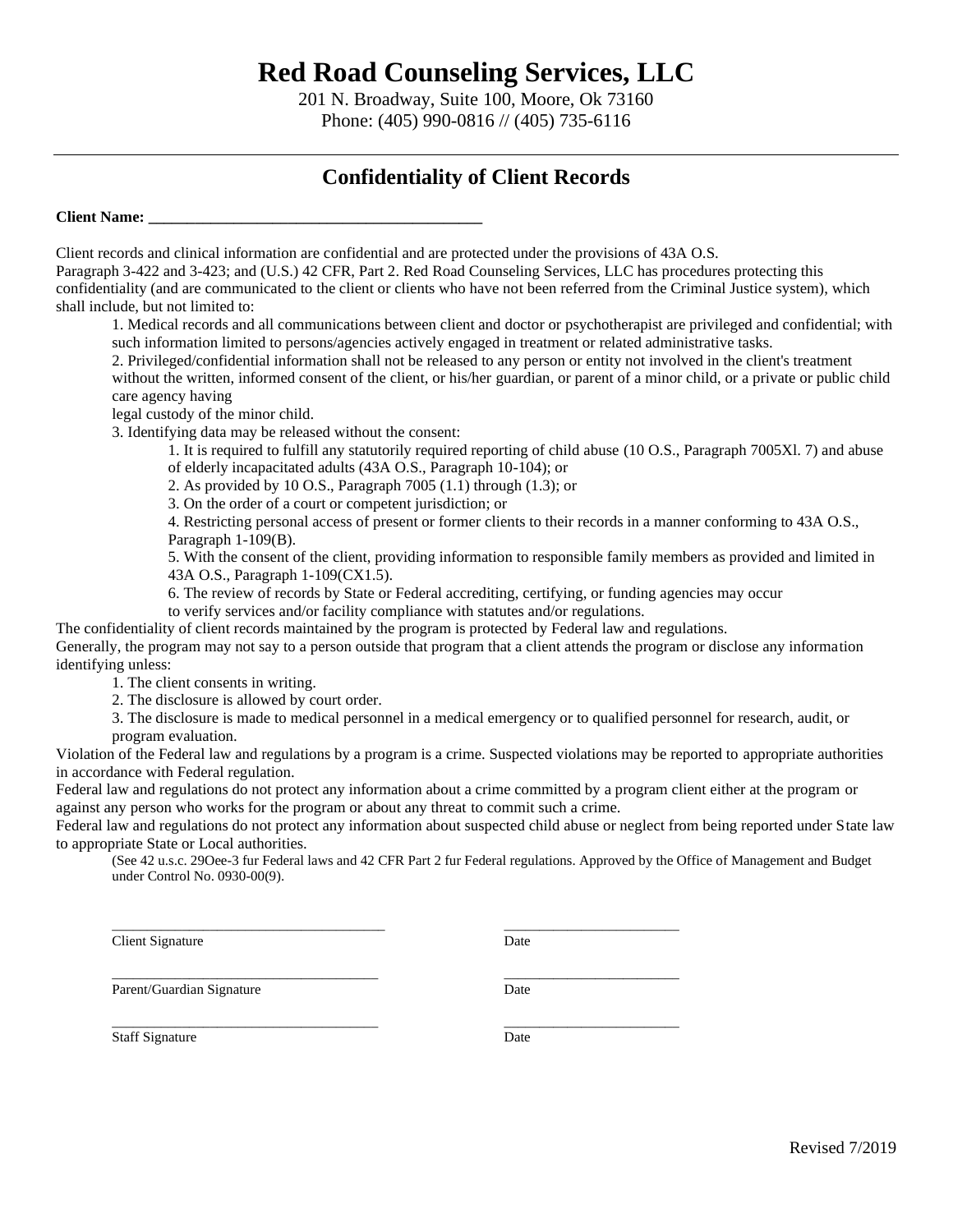201 N. Broadway, Suite 100, Moore, Ok 73160 Phone: (405) 990-0816 // Fax: (405) 735-6116

### **Informed Consent for Telehealth Services**

| <b>Client Name:</b><br>SSN:<br>DOB. |  |
|-------------------------------------|--|
|-------------------------------------|--|

Telehealth services allow my Therapist  $\&$ /or BHCM to assess, diagnose, consult, treat, and educate using interactive audio, video, or data communication regarding my treatment. Telehealth uses electronic systems to incorporate network and software security protocols to protect the confidentiality of patient identification and imaging data, and includes measures to safeguard the data and ensure its integrity against intentional or unintentional corruption.

I voluntarily consent to participate in Telehealth services for the purpose of receiving mental health services with Red Road Counseling Services.

I understand I have the following rights under this agreement:

- I have a right to confidentiality with Telehealth under the same laws that protect the confidentiality of my information for face-to-face services. Any information disclosed by me during a Telehealth session is confidential. By law, there are exceptions to confidentiality, including mandatory reporting of child, elder, and dependent adult abuse and any threats of violence I may make towards a reasonably identifiable person. I also understand that if I am in such mental or emotional condition to be a danger to myself or others, my clinician has the right to break confidentiality to prevent the threaten of danger.
- I understand I am responsible for placing myself in a private location during my session.
- I understand that the distribution of any personally identifiable images or information from the Telehealth interaction to any other entities shall not occur without my written consent.
- I understand that while psychotherapeutic treatment of all kinds has been found to be effective in treating a wide range of mental disorders, personal and relational issues, there is no guarantee that all treatment of all clients will be effective.
- I understand that while I may benefit from Telehealth, results cannot be guaranteed or assured.
- I understand that there are risks unique and specific to Telehealth, including, but not limited to, the possibility that my Telehealth sessions or other communication with my clinician regarding my treatment could be disrupted or distorted by technical failures or could be interrupted.
- I understand that the clinician will be at a different location from me.
- I have read and understand the information provided above. I understand that I have the right to discuss any of this information with my clinician and to have any questions regarding my treatment answered to my satisfaction.
- I understand that I can withdraw my consent to participate in Telehealth services by contacting Red Road Counseling Services, LLC by phone at 405-990-0816 or in writing to the address listed above.

| Client Signature                                           | Date |  |
|------------------------------------------------------------|------|--|
| Parent/Guardian Signature                                  | Date |  |
| Red Road Counseling Services, LLC Representative Signature | Date |  |